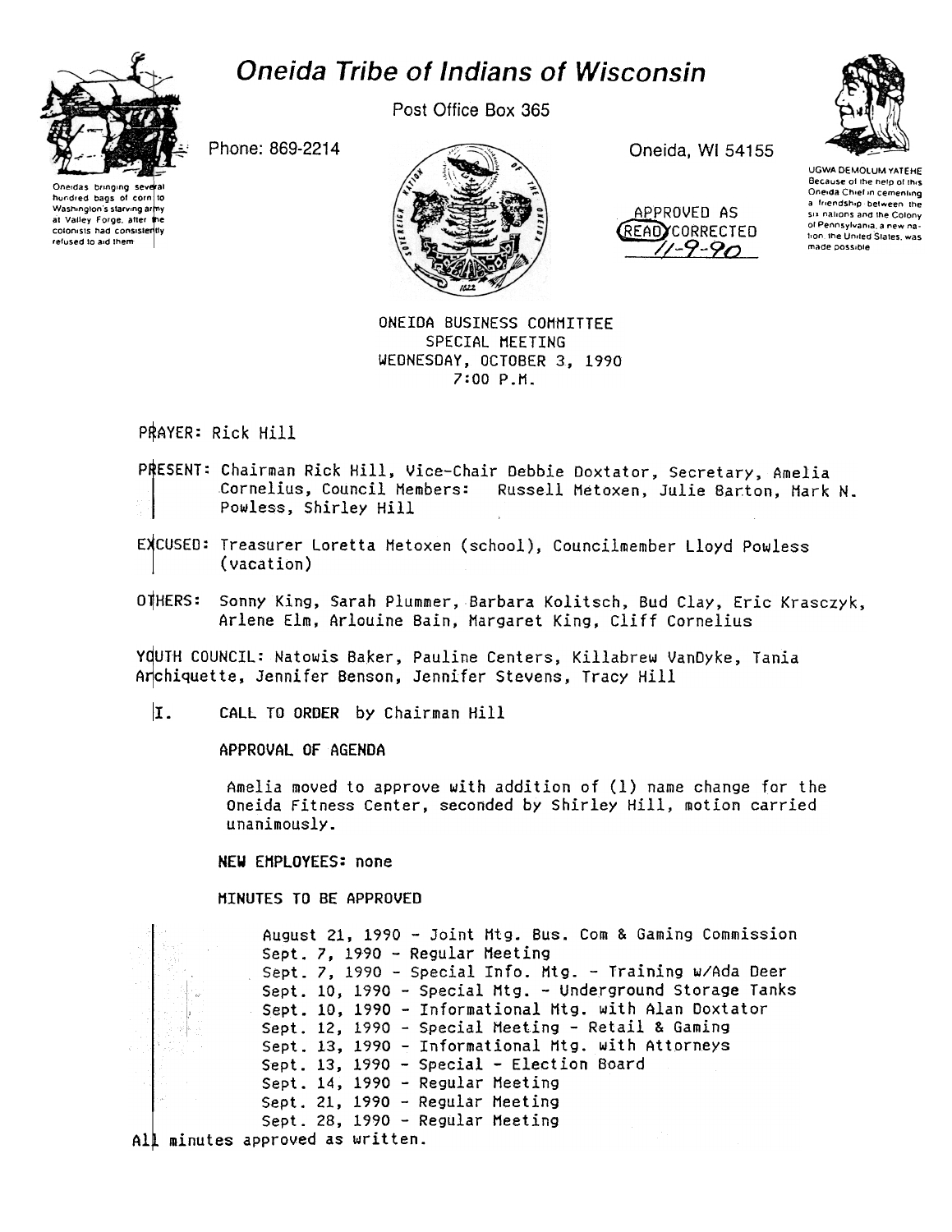ONEIDA TRIBE OF INDIANS OF WISCONSIN SPECIAL MEETING - OCTOBER 3, 1990 Page

### v. TABLED UNFINISHED BUSINESS none

### VI REPORTS

- $1.$ HUMAN RESOURCES - None
	- A) Approval Requested for: none
	- B) Hiring Information: none
	- C) Transfers/Promotions/Reassignments: none

## Oneida Reservation Commission on Aging Election Results

Amelia Cornelius moved to approve the report with the results of the Commission on Aging election results with the following new commission members: Mary Dodge, Lee McLester, Howard Cannon, Cecil Skenandore, Winnifred Skenandore and Evelyn Hill, seconded by Debbie Doxtator, motion carried unanimously.

Chairman Hill authorized Shirley Hill to swear in the new Commission members at the Oct. 10, meeting at 1 p.m.

3. Verbal Update on Oneida Sewer Project - Sarah Plummer<br>
19 missa I so nline for construction in the late 90's. Negotiations<br>
quantateling payment. She distributed letter with conditions. Recent<br>
notification that the tri Phase I is on line for construction in the late 90's. Negotiations with FmHA is allowing the tribal Utilities Commission to be the borrower with the Tribe guananteeing payment. She distributed letter with conditions. Recieved notification that the tribe ranks #3 for the Clean Water program. The loan to  $FmHA$  should be around \$75,000 with minimal or no interest. The one problem is that no funds have been allocated to the Clean Water Act as of yet. No fiscal funds available for  $FY90$ , but the Tribe will be the first priority for  $FY91$ . The tribe is proceeding on the bid papers and bid specs and hope to have Site I hooked up first. CDBG funding for laterals was denied, but HUD allocated amendment monies and OHA will have to request for these funds thru HUD. Sarah Plummer, Mark Powless, and Shirley Hill have been attending meetings in the development of codes for criteria for Indian Tribes to meet the Clean Water Act Funding requirements. Sewer will cost approx. \$4 million Water estimate cost is \$1 million

The Tribe will put in about  $$1$  million into the total package. Tribal plumbing will be bidding on the project.

#### VII. NEW BUSINESS

- 1. RESOLUTIONS None
- 2. REQUESTS
	- A. Recommendation for Environmental Resource Board

Shirley Hill moved to approve the recommendation to appoint Larry Barton to the Environmental Resource Board, seconded by Debbie Doxtator, motion carried. Julie Barton abstain.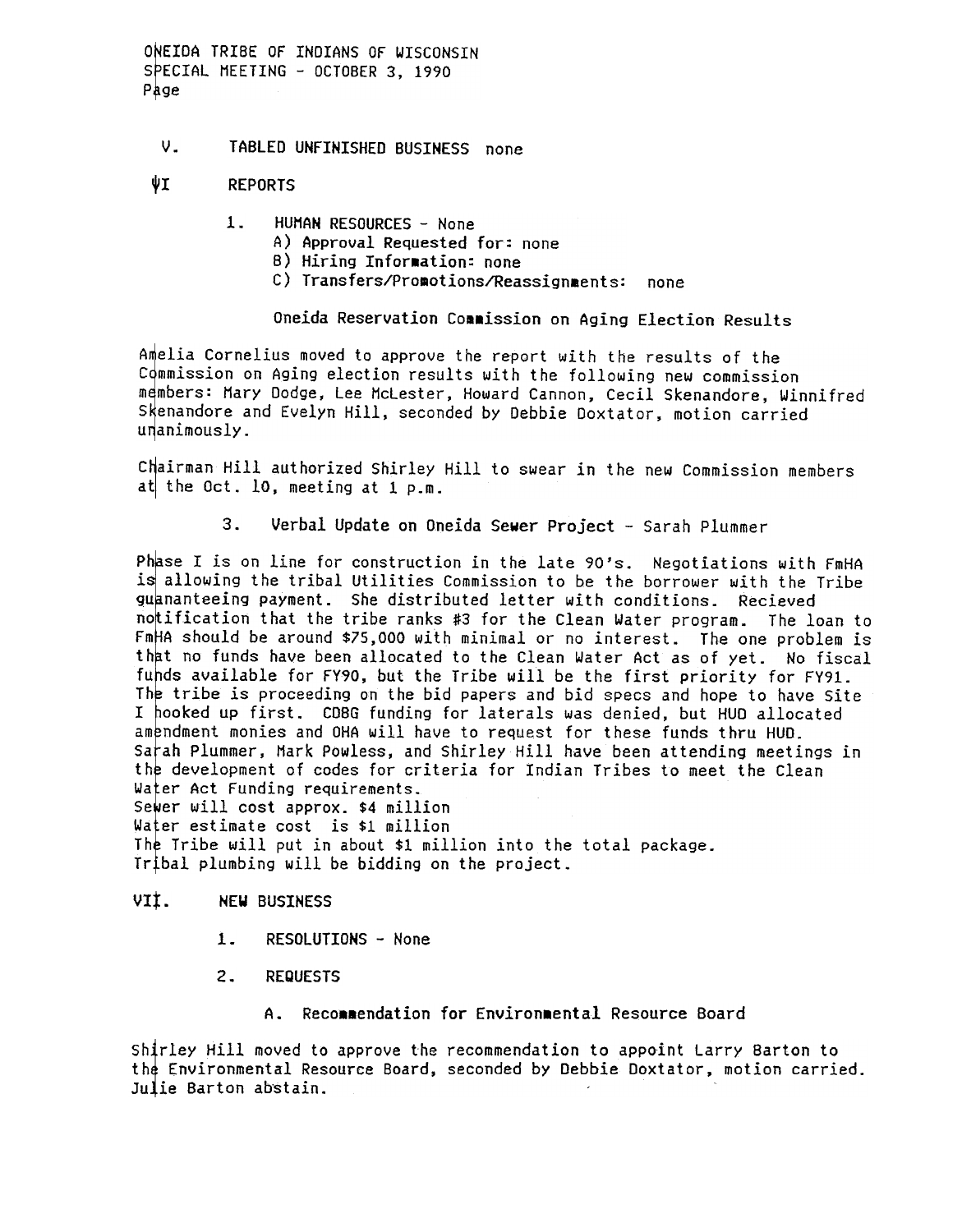ONEIDA TRIBE OF INDIANS OF WISCONSIN SPECIAL MEETING - OCTOBER 3, 1990 Page

> B. Request for Five Bingo Passes for AmerIndian Center Fund Raising

Russell Metoxen moved to approve the passes, seconded by Debbie Doxtator motion carried unanimously.

C. Request to Change Name of the Fitness Center.

The change is to be towards wellness rather than just fitness. The logo wil be changed and the name Oneida will be incorporated into it.

Debbie Doxtator moved to approve the name change of the Oneida Fitness Center to the HEALTHWORKS FITNESS CENTER, seconded by Hark Powless, motion carried unanimously.

- $3<sub>1</sub>$ CONTRACTS/AGREEMENTS
	- A. Memorandum of Understanding between Great Lakes Inter-T Council, Inc., and the Oneida Commission on Aging

The Senior Companion program is funded through GLITC. Companions are paid \$2.20 in stipends and .18 a mile. Arlene supervises the companions.

Julie Barton moved to approve the Memorandum of Agreement, seconded by Russell Hetoxen, motion carried unanimously-

B. Ledden Equipment Contract - One Stop - Sarah Plummer

Equipment consists of the coolers. Short discussion on relocating offices to the store, architect fees and construction deadline.

shirley Hill moved to approve the contracts for equipment, second Debbie Doxtator, motion carried.

- 4. TRAVEL REQUESTS (Include Cost Estimates)
- A Travel for Rick Hill to Cherokee, N.C. for National Tribal Chairmen's Association Convention, Oct. 17-19, 1990. The Chairman will not be attending this meeting.
- B. Travel for Rick Hill & Loretta Metoxen for the Four StateMeeting on Oct 14-15, 1990 (Location to be announced)

Amelia Cornelius moved to authorize travel, second by Debbie Doxtator, motion carried unanimously.

- VACATION REQUESTS  $5.$ 
	- A. Julie Barton, October 12 -19, 1990.

Russell Metoxen moved to approve, second by Amelia Cornelius, motion carried Julie Barton abstain.